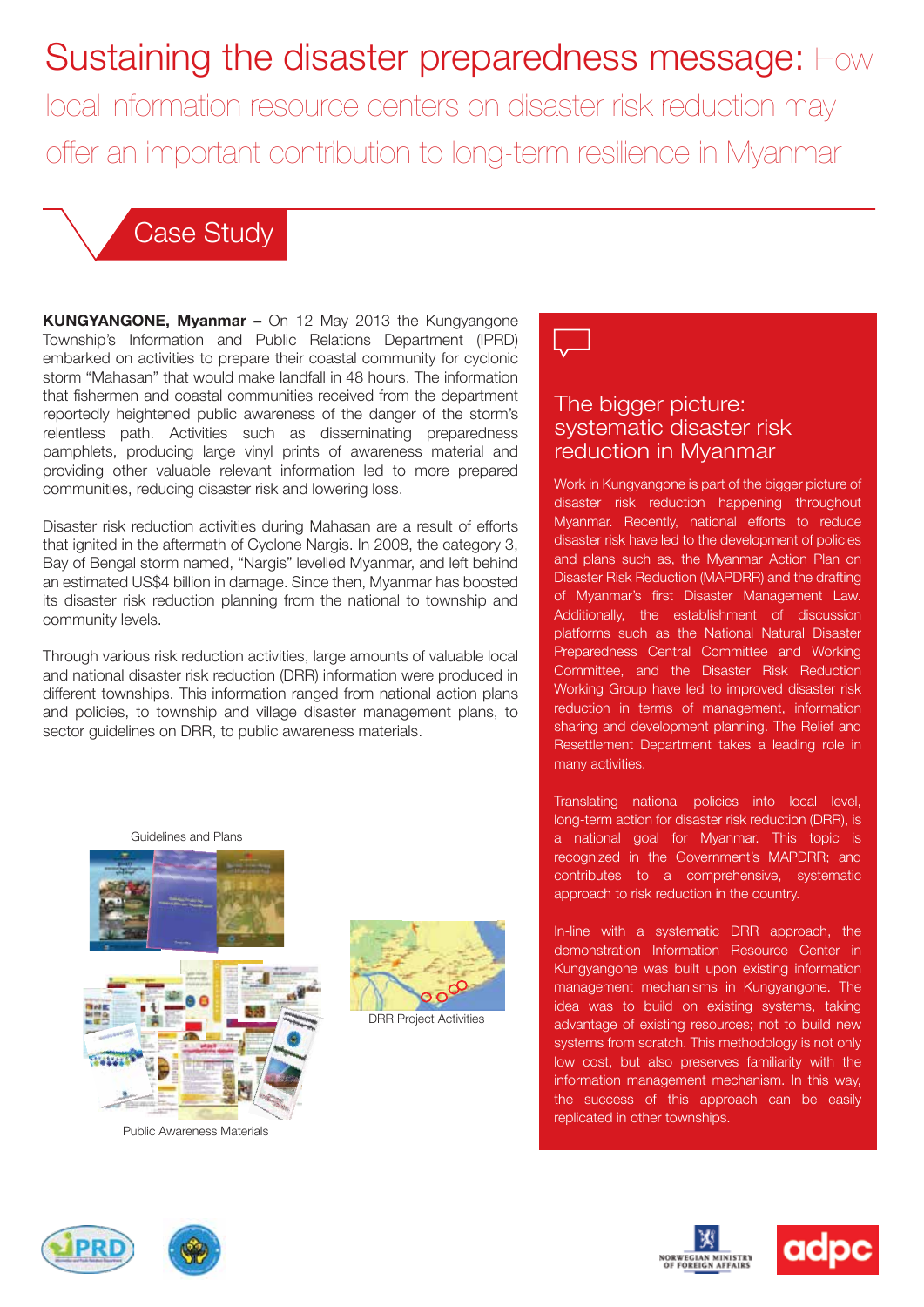Kungyangone Township is one locality that has prioritized reducing disaster risk as it sits on the southwestern tip of Myanmar on the Andaman Sea. Due to its location, Kungyangone faces not only the risk of cyclone, but floods, forest fire, storm surge, tsunami, and earthquakes as well. Understanding communities' risk in nearby localities, township authorities and the public have worked tirelessly with the government and development partners to create safer and more resilient communities.

There is now a need to build information linkages between the township level disaster risk reduction efforts and community based interventions. Together with the Government of Myanmar, development partners wanted to bridge the divide between national, township and local levels by improving information sharing and establishing a central local location for the information to be accessed by Kungyangone township officials and residents.

We believe that local information-sharing platforms is an effective way to get the word out. We have a significant amount of information at hand now. In order to turn policy into practice, we need the information to be " accessible in a central location,

explained U Aung Ngwe, Deputy Director, of the Information and Public Relations Department (IPRD), Nay Pyi Taw.

An easily accessible, information-sharing platform could significantly help sustain Myanmar's risk reduction efforts and link national and township level activities. Moreover, escalating information sharing activities could be an opportunity for other Asia-Pacific countries to learn from.

"A sustainable mechanism for disaster risk reduction information linkages and dialogue between the township level and village levels is necessary," asserted U Chum Hre, Director, of the Relief and Resettlement Department (RRD), Nay Pyi Taw.

Kungyangone is taking a lead and paving the path for others to follow: By establishing the first Information Resource Center for Disaster Risk Reduction at the township level, officials and development partners have established a system to improve information sharing, while creating public awareness to the town's disaster management plans. Through Kungyangone's Information Resource Center, information sharing at the township level is sustained, and coordination between township departments and communities is enhanced –essential actions required to achieve disaster preparedness.

"A central location for public access to information on disaster risk reduction is key," U Aung Ngwe said. "Traditional libraries are a common gathering point for the public in Myanmar. People are interested: It's our responsibility now to offer them access to this information," he continued.

#### Foundations laid: working with existing structures

The activity began with a review of Information Resource Centers in Myanmar and other South and Southeast Asian countries, in order to understand some of the challenges and successes. It was found that there were very few information resource centers with a focus on disaster risk reduction publications exist. When IRCs have been

established in other countries, they are mostly attached to a particular project, as a standalone – not within existing structures. Therefore, when the project completes, the sustainability is uncertain.

In Myanmar however, there is a well-established nation-wide information management system, coordinated by the IPRD. The Department runs existing knowledge hubs and outreach approaches such as Town Libraries and the well-used "Mobile Library" – Myanmar's delivery book loan and information dissemination system that provides resources to hard-to-reach villages. Through a series of consultations, it was found that these existing systems and assets could be used to establish an Information Resource Center for DRR.

The IPRD handles the Center's information management, as a nodal agency. With several responsibilities to support disaster risk reduction, the IPRD works to raise public awareness of natural hazards through advocacy materials and cooperatives with local authorities for disaster preparedness as required. The Department actively seeks out knowledge produced on disaster risk reduction and ensures that the information becomes available at Kungyangone's Information Resource Center. Conversely, other township departments agree to share any related DRR material as it becomes available.

"Working with systems already in place is one of the main strengths of the establishment of Kungyangone's Information Resource Center," U Hla Myo Aung, District Officer, of IPRD Yangon explained. "The Township Center is strengthening local systems as it is a government-owned mechanism and fully operated by the Information and Public Relations Department. This approach promotes sustainability and the possibility of duplication in other areas of the country," he continued.

A goal of the Information Resource Center is to establish a system that can be replicated elsewhere, broadening knowledge of disaster risk reduction in other areas throughout the country. Therefore, policy and guidance notes were developed, in order to promote and guide townships to replicate the IRC model.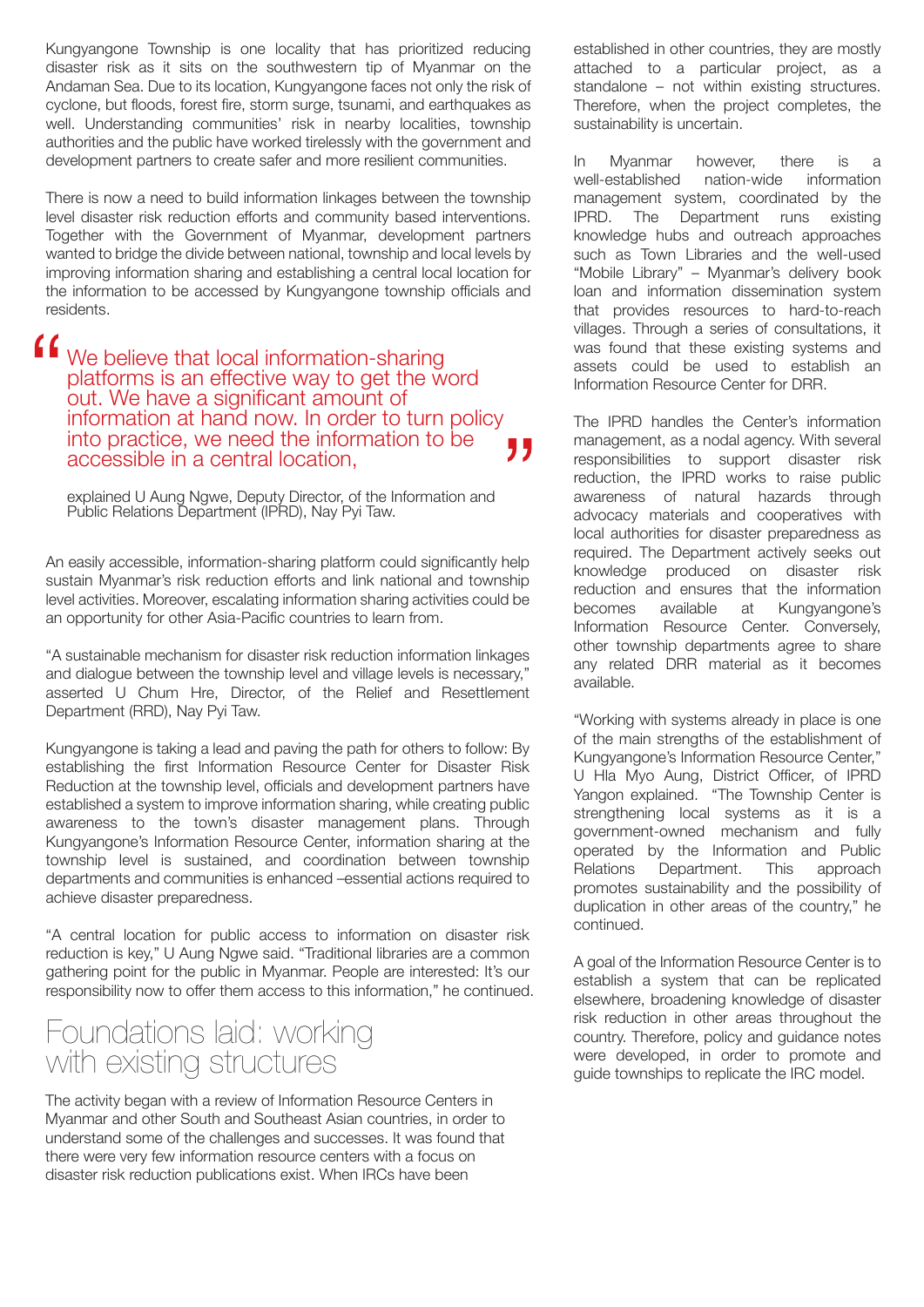

*Kungyangone line ministry officials discuss development of the township's Information Resource Center*

#### Making materials available for township departments and public use

The Center hosts a wide-range of disaster risk reduction-related materials - produced by government and non-government agencies alike. Materials range from guidelines and plans (MAPDRR, the Township Disaster Management Plan, Village Disaster Management Plans) to public awareness materials such as posters, booklets, manuals. Additionally, disaster risk reduction projects and activity plans are available to improve future project planning.

"Local NGOs, development partners, government agencies and others working in disaster risk reduction in Kungyangone are responsible for sharing their information with the Center," Daw Nant Swe Nwe Oo, Staff Officer, of Kungyangone IPRD said.

It is hoped that by providing access to important township-specific documents, visibility to disaster risk reduction will increase. "Library browsers will be able to search and browse through the Township Disaster Management Plans, village risk assessments and action places, and location-specific public awareness," elaborated Daw Nant Swe Nwe Oo.

The Information Resource Center in Kungyangone uses available furniture next to existing library bookcases; and a librarian is on duty during hours of operation to ensure that readers find the document that they are in search of. Additionally, the IPRD, recognized the importance of a systematic approach for information management. Cost-free and simple knowledge management tools such as inventory tables, a registration book for all users to sign-in, and a documentation system for



#### Selected benefits of a Township IRC for DRR:

• **For the township**- Reduced disaster risks through improved long-term coordination and information-linkages at the township with villages. Township and village disaster management plans remain 'visible'.

•**For the national/regional government**government-owned platform for DRR information resources, accessible to township authorities and the general public. More consistent approach to DRR implementation in the Townships.

•**For the development partners and donors**important DRR information resources developed in the townships remain accessible after the project completes, shared more widely, and are not forgotten.